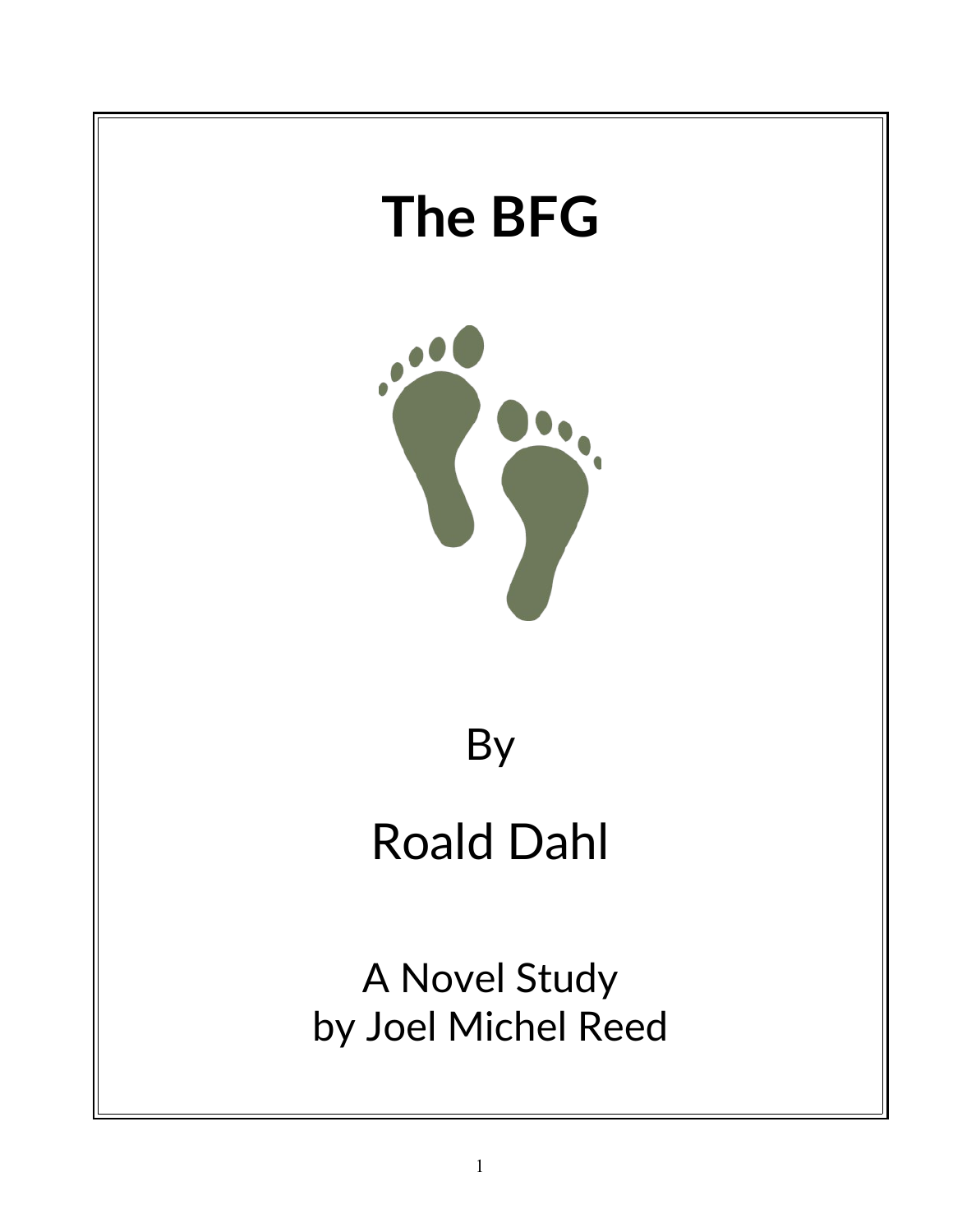

## **Table of Contents**

| <b>Suggestions and Expectations</b> | 3  |
|-------------------------------------|----|
|                                     |    |
| List of Skills                      | 4  |
|                                     |    |
| Synopsis / Author Biography         | 5  |
| <b>Student Checklist</b>            | 6  |
| Reproducible Student Booklet        | 7  |
| <b>Answer Key</b>                   | 52 |

**About the author:** Joel Reed has over 70 published novel studies and is the author of four  $|$ novels. For information on his work and literature, please visit  $\frac{\text{www.reednovelstudies.com}}{}$ 

> Copyright © 2013 Joel Reed Revisions Completed in 2022 All rights reserved by author. Permission to copy for single classroom use only. Electronic distribution limited to single classroom use only. Not for public display.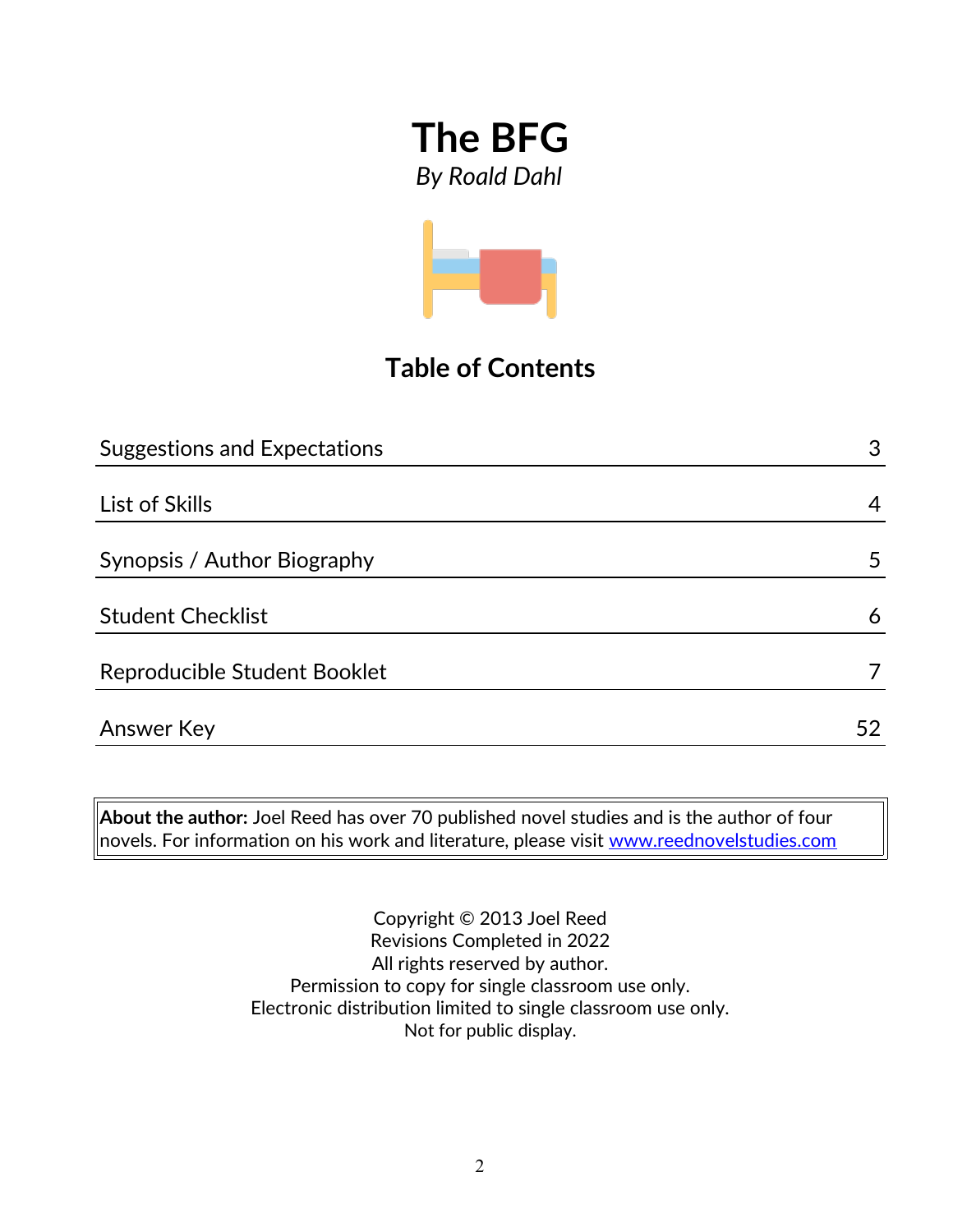## **Suggestions and Expectations**

This curriculum unit can be used in a variety of ways. Each chapter of the novel study focuses on three chapters of *The BFG* and is comprised of five of the following different activities:

- Before You Read
- **Vocabulary Building**
- **Comprehension Questions**
- **Language Activities**
- **Extension Activities**

#### **Links with the Common Core Standards (U.S.)**

Many of the activities included in this curriculum unit are supported by the Common Core Standards. For instance the *Reading Standards for Literature, Grade 5*, makes reference to

a) determining the meaning of words and phrases. . . including figurative language;

b) explaining how a series of chapters fits together to provide the overall structure;

c) compare and contrast two characters;

d) determine how characters … respond to challenges;

e) drawing inferences from the text;

f) determining a theme of a story . . . **and many others.**

A principal expectation of the unit is that students will develop their skills in reading, writing, listening and oral communication, as well as in reasoning and critical thinking. Students will also be expected to provide clear answers to questions and well-constructed explanations. It is critical as well that students be able to relate events and the feelings of characters to their own lives and experiences and describe their own interpretation of a particular passage.

A strength of the unit is that students can work on the activities at their own pace. Every activity need not be completed by all students. A **portfolio cover** is included (p.7) so that students may organize their work and keep it all in one place. A **Student Checklist** is also included (p.6) so that a record of completed work may be recorded.

**Themes** which may be taught in conjunction with the novel include growing up, perseverance when facing difficult circumstances, (dysfunctional) families and family relationships, putting right to a wrong.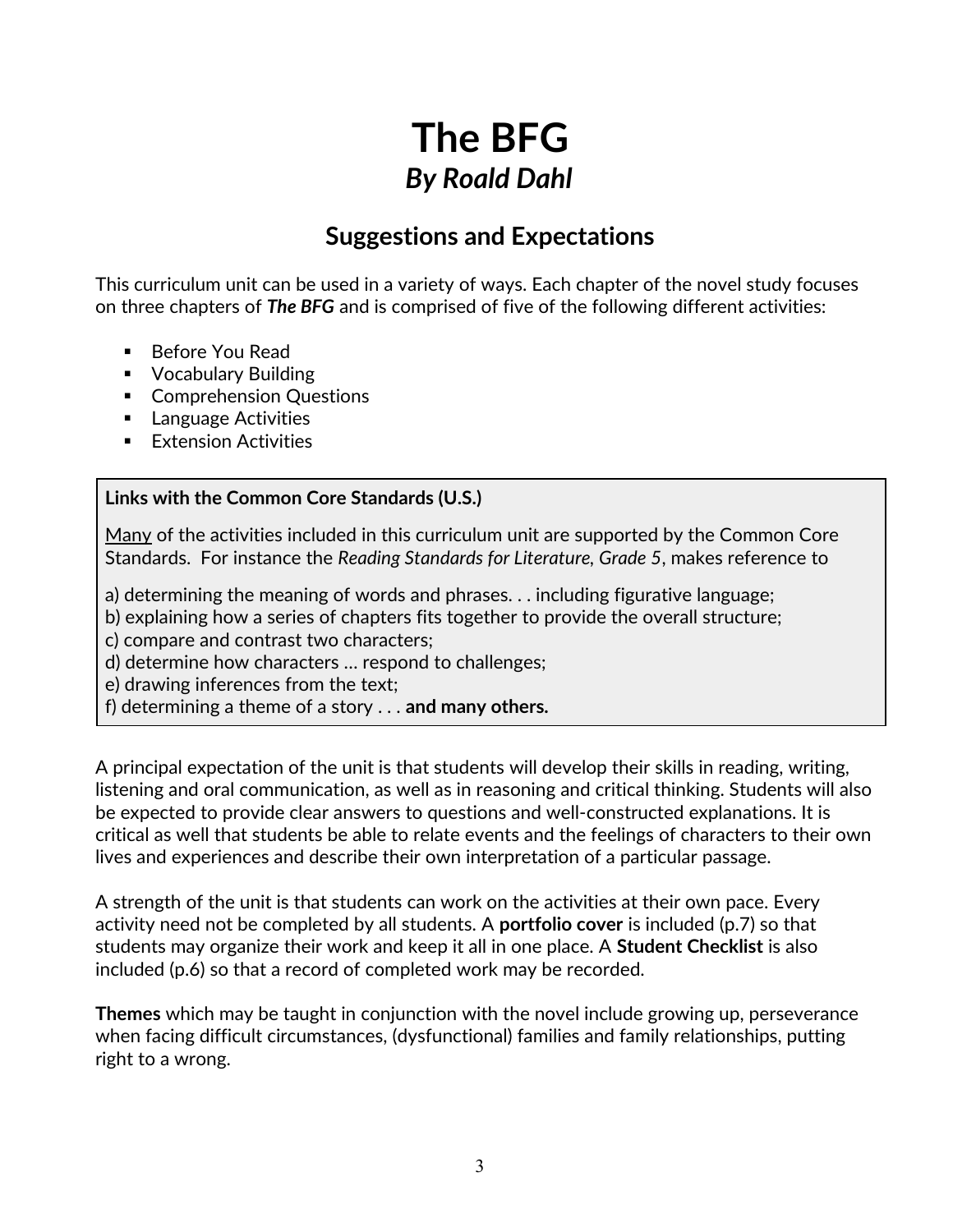## **List of Skills**

#### **Vocabulary Development**

- 1. Locating descriptive words/phrases 8. Use of singular / plural nouns
- 2. Listing synonyms/homonyms 9. Listing compound words
- 3. Identifying / creating *alliteration* 10. Identifying parts of speech
- 
- 
- 
- 7. Identify *personification* 14. Identify *anagrams*

#### **Setting Activities**

1. Summarize the details of a setting

#### **Plot Activities**

- 1. Complete a *time line* of events 4. Identify *cliffhangers*
- 
- 3. Complete Five W's Chart

#### **Character Activities**

#### **Creative and Critical Thinking**

- 
- 2. Write a newspaper story 6. Write a book review
- 
- 4. Conduct an interview

#### **Art Activities**

- 
- 
- 3. Create an information card 6. Casting a feature film
- 
- 
- 
- 4. Use of capitals and punctuation 11. Determining alphabetical order
- 5. Identifying syllables 12. Identification of root words
- 6. Identify *foreshadowing*. 13. Identify/create *similes*
	-

- 
- 2. Identify conflict in the story 5. Identify the climax of the novel.
- 1. Determine character traits 2. Relating personal experiences
- 1. Research 5. Write about personal feelings
	-
- 3. Participate in a talk show 7. Complete an Observation Sheet
- 1. Create a storyboard 4. Design a cover for the novel
- 2. Create a collage 5. Create a comic strip
	-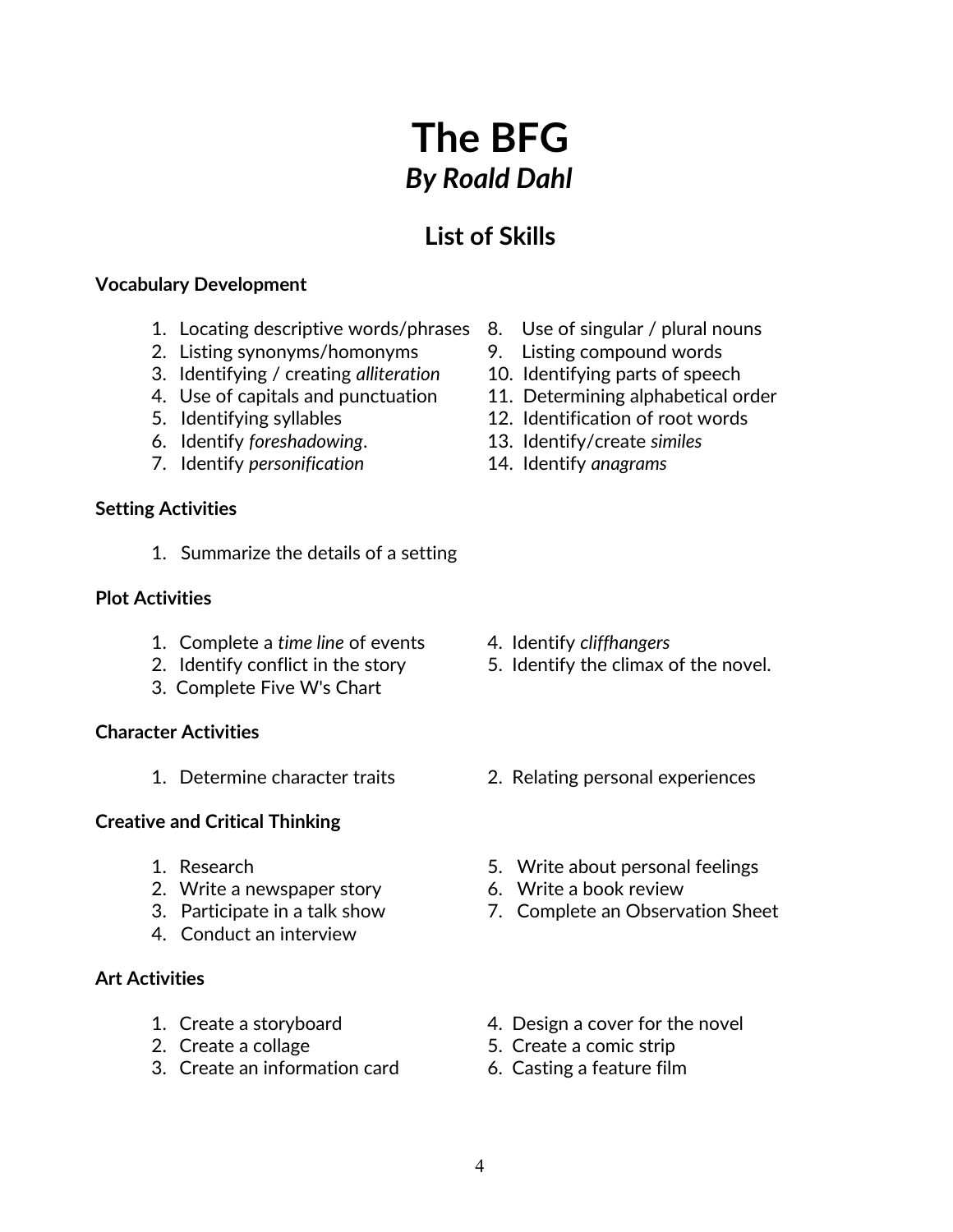#### **Synopsis**

 The BFG is no ordinary bone-crunching giant. He is far too nice and jumbly. It's lucky for Sophie that he is. Had she been carried off in the middle of the night by the Bloodbottler, the Fleshlumpeater, the Bonecruncher, or any of the other giants – rather than the BFG – she would have soon become breakfast. When Sophie hears that they are flush-bunking off to England to swollomp a few nice little chiddlers, she decides she must stop them once and for all. And The BFG is going to help her! (Courtesy of the publisher)

A complete synopsis can be found on Wikipedia: http://en.wikipedia.org/wiki/THE\_BFG

#### **Author Biography** *Roald Dahl*

 Few authors of children's books have been as prolific or successful as **Roald Dahl** (1916-1990). His novels have been read and enjoyed by countless children the world over and include such classics as *Charlie and the Chocolate Factory, Danny the Champion of the World, James and the Giant Peach* and *George's Marvelous Medicine.* Shortly before his death, the top five selling children's books in Great Britain were all authored by Dahl.

 Born to Norwegian immigrants, Roald Dahl hailed from Llandaff, Wales. Despite losing his father when he was only four, Roald claimed to have had a most happy and eventful childhood. Although not a particularly good student, Roald did excel at athletics.



 Dahl was married to the famous actress, **Patricia Neal,** for many years and they had five children together. The couple were, however, divorced after thirty years of marriage. Roald began his writing career as a short story writer, and didn't pen his first children's novel until 1961 – *James and Giant Peach*. This was followed by several more bestsellers.

 Roald Dahl passed away in 1990 at the age of 74. In Great Britain the anniversary of Dahl's birthday on [13 September](http://en.wikipedia.org/wiki/September_13) has become widely celebrated as **Roald Dahl Day**.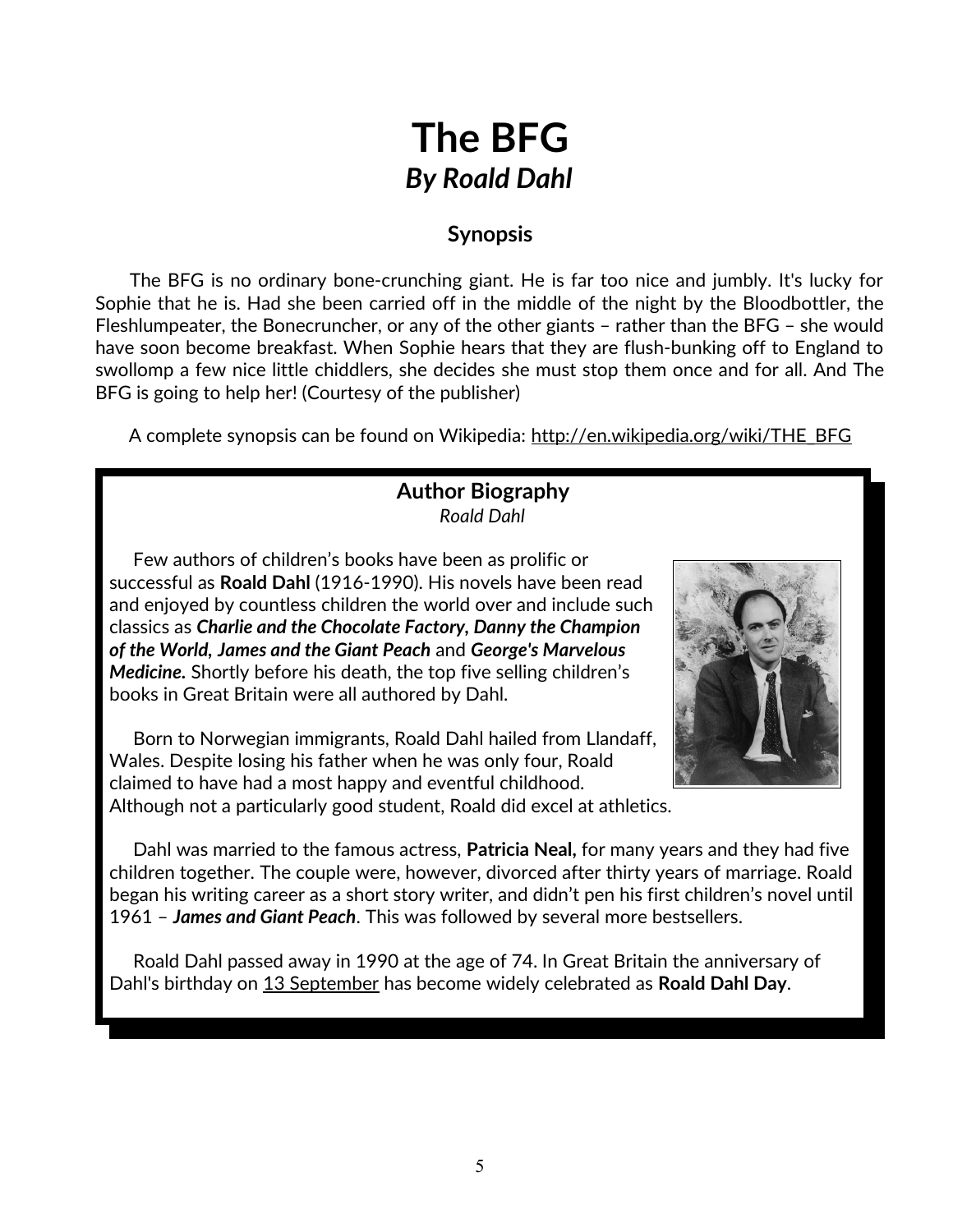

### **Student Checklist**

Student Name

| Assignment | Grade / Level | Comments |
|------------|---------------|----------|
|            |               |          |
|            |               |          |
|            |               |          |
|            |               |          |
|            |               |          |
|            |               |          |
|            |               |          |
|            |               |          |
|            |               |          |
|            |               |          |
|            |               |          |
|            |               |          |
|            |               |          |
|            |               |          |
|            |               |          |
|            |               |          |
|            |               |          |
|            |               |          |
|            |               |          |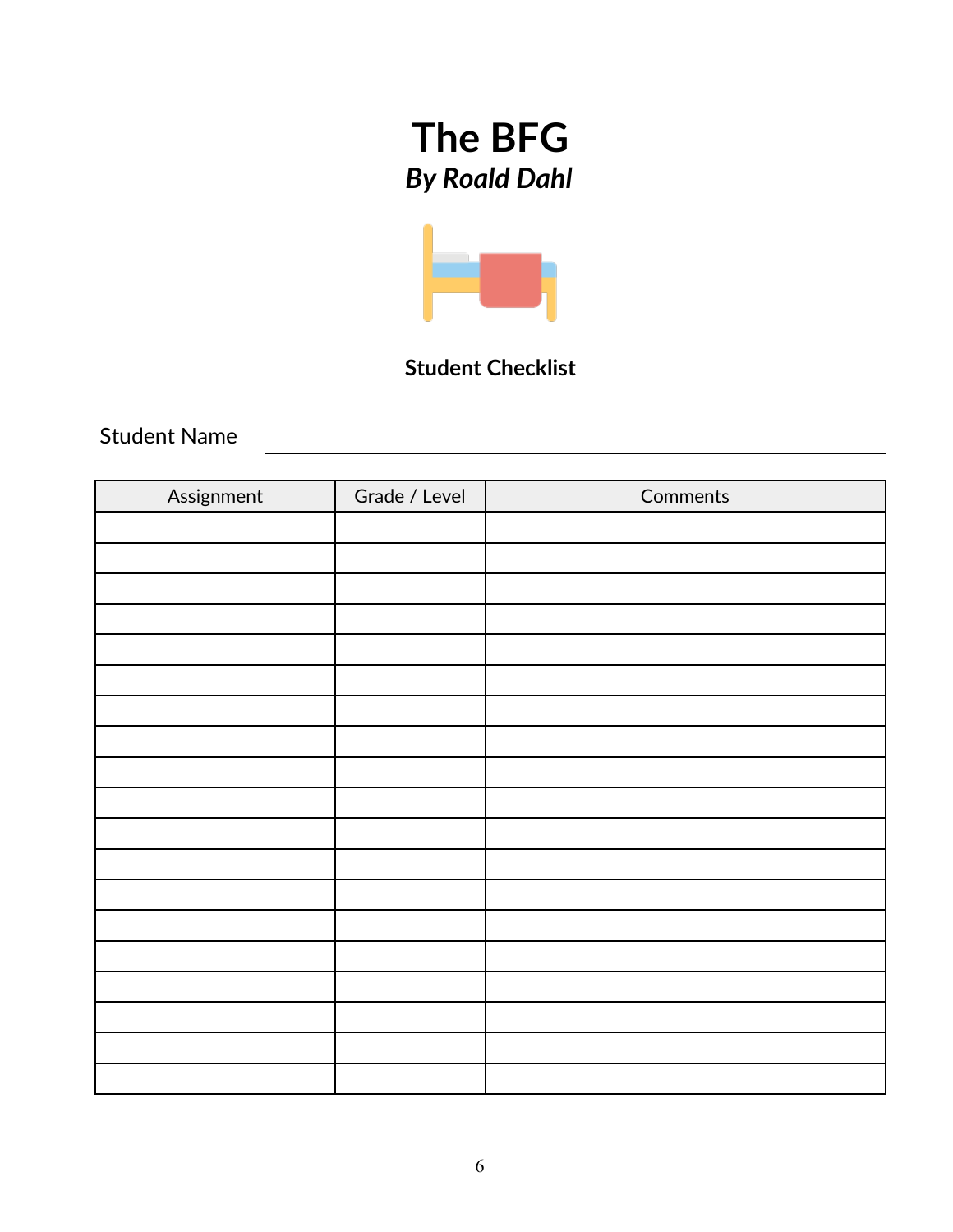# **The BFG**



# *By Roald Dahl*

Name: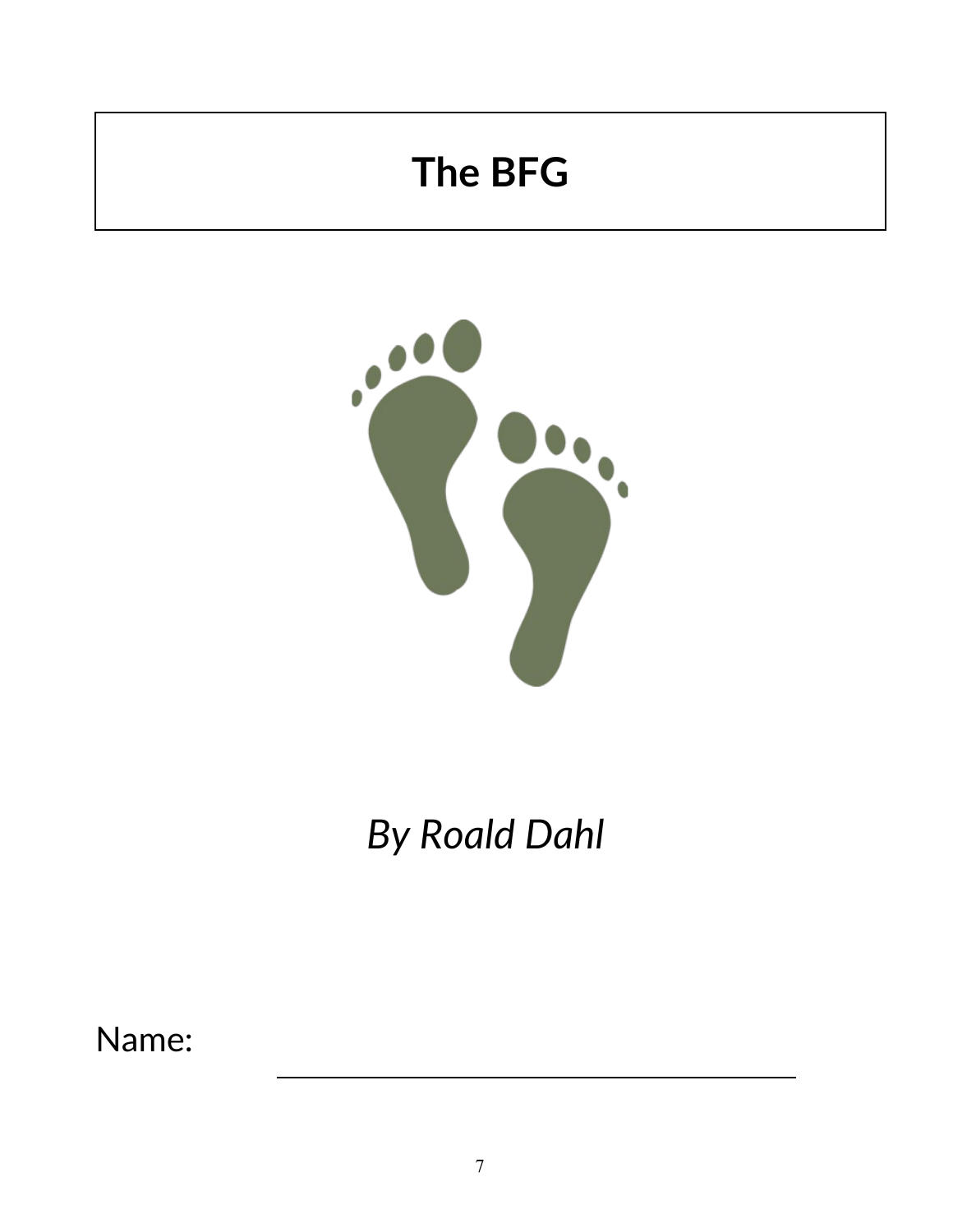

## **Chapters 1***-3 The Witching Hour – Who? - The Snatch*

## **Before you read the chapter**:

The **protagonist** in most novels features the main character or "good guy". What do you think makes for an especially interesting **protagonist**?



### **Vocabulary:**

Choose a word from the list to complete each sentence.

| streets             | underneath | smother  | crossed     |
|---------------------|------------|----------|-------------|
| devilish<br>windows |            | suitcase | frightening |

- 1. It was so tall its head was higher than the upstairs \_\_\_\_\_\_\_\_\_\_\_\_\_\_\_\_\_\_\_ of the houses.
- 2. There are many strange things that happen during witching hour, including Giants who wander the \_\_\_\_\_\_\_\_\_\_\_\_\_\_\_\_\_\_\_ once everyone is fast a sleep.
- 3. Sophie decided to hide \_\_\_\_\_\_\_\_\_\_\_\_\_\_\_\_\_\_ her blanket when she saw the Giant.
- 4. The giant's legs were so long, he \_\_\_\_\_\_\_\_\_\_\_\_\_\_\_\_\_\_\_ the river in one stride.
- 5. When she gazed up at the enormous monster, he had a \_\_\_\_\_\_\_\_\_\_\_\_\_\_\_ look about him.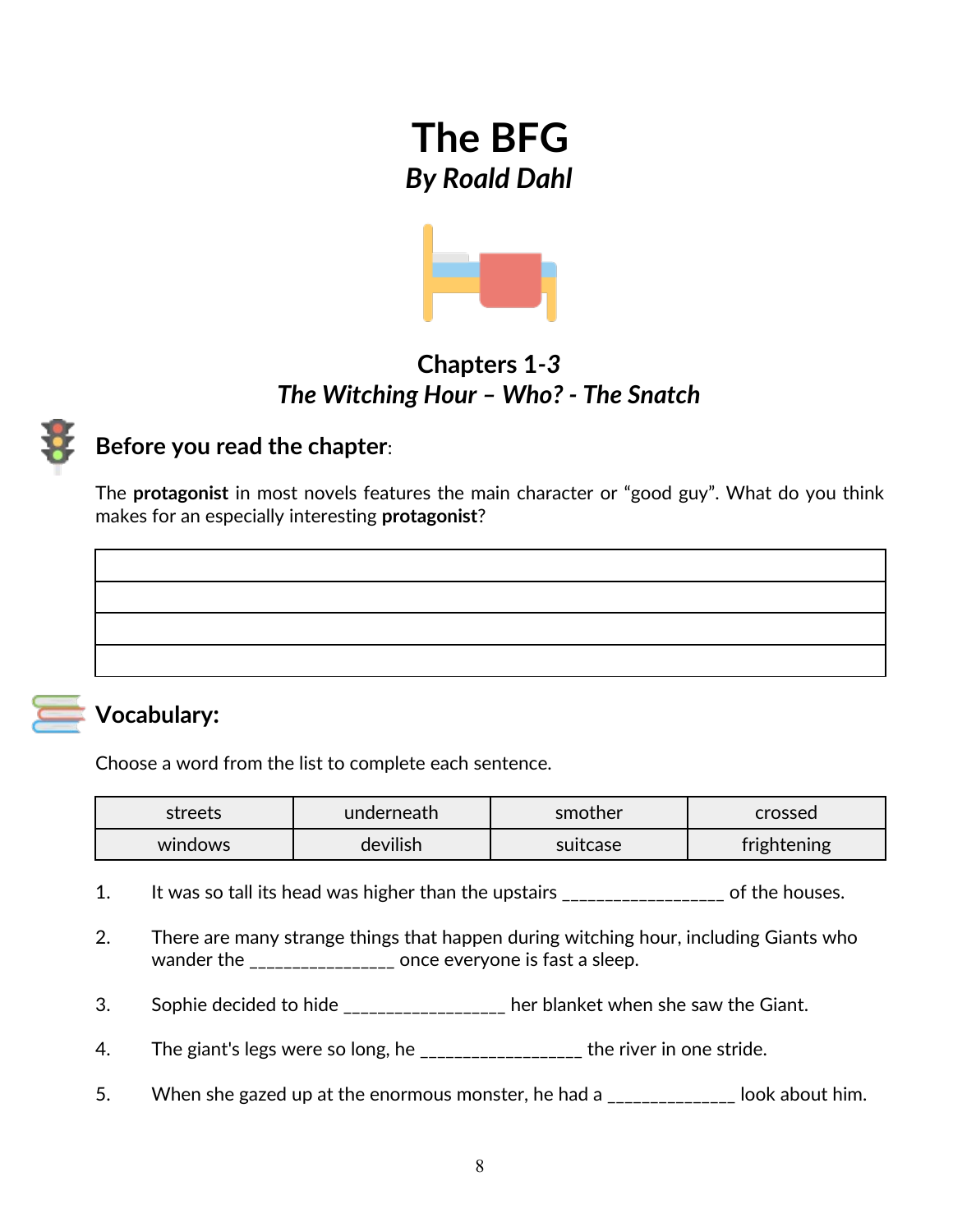- 6. When I told my sister about the giants roaming the streets, she said that the very idea of seeing such ghastly creatures would be utterly \_\_\_\_\_\_\_\_\_\_\_\_\_\_\_\_\_\_\_\_.
- 7. The giant kept several items packed safely away in his \_\_\_\_\_\_\_\_\_\_\_\_\_\_\_\_\_\_.
- 8. It was very fortunate that the giants massive hand didn't \_\_\_\_\_\_\_\_\_\_\_\_\_\_\_\_\_\_\_\_ Sophie.



1. Briefly describe the **setting** of the story as Chapter One begins.

2. After reading the first three chapters, what four adjectives do you think would best describe Sophie's personality?



3. Describe what is meant by the term 'The Witching Hour'?

4. When Sophie first spots The BFG through her window walking up the street, what was the Giant doing that she found so peculiar?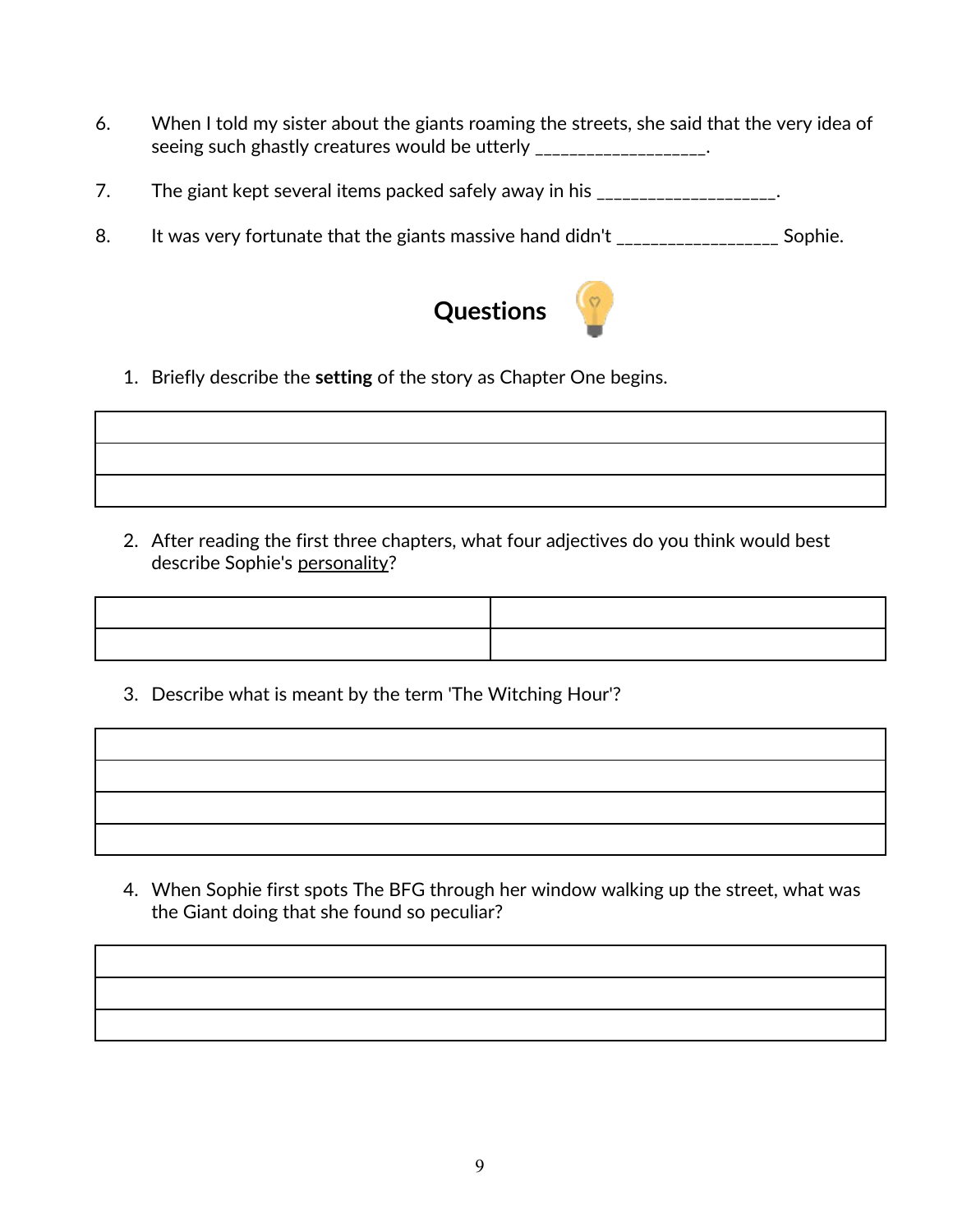- 5. Sophie watched The BFG pour something into an object resembling a musical instrument. Which particular musical instrument did this object resemble?
- 6. The author describes the Giant with a number of imaginative terms. Name at least four of the terms used to describe the physical characteristics of the giant.

# **Language Activity**



**A**. The author seems to enjoy using **alliteration –** a literary device where the author **r**epeats the same sound at the beginning of several words. An example from this chapter is: ". . . **g**rousing, **g**rouching, **g**rumbling, **g**riping about something or other."

Using your imagination, create your own examples of **alliteration** from the following topics. Each example must contain a minimum of three words.



| The bark of a dog.                                      |  |
|---------------------------------------------------------|--|
| The sound of a car or truck<br>driving down the street. |  |
| Waves crashing in the ocean.                            |  |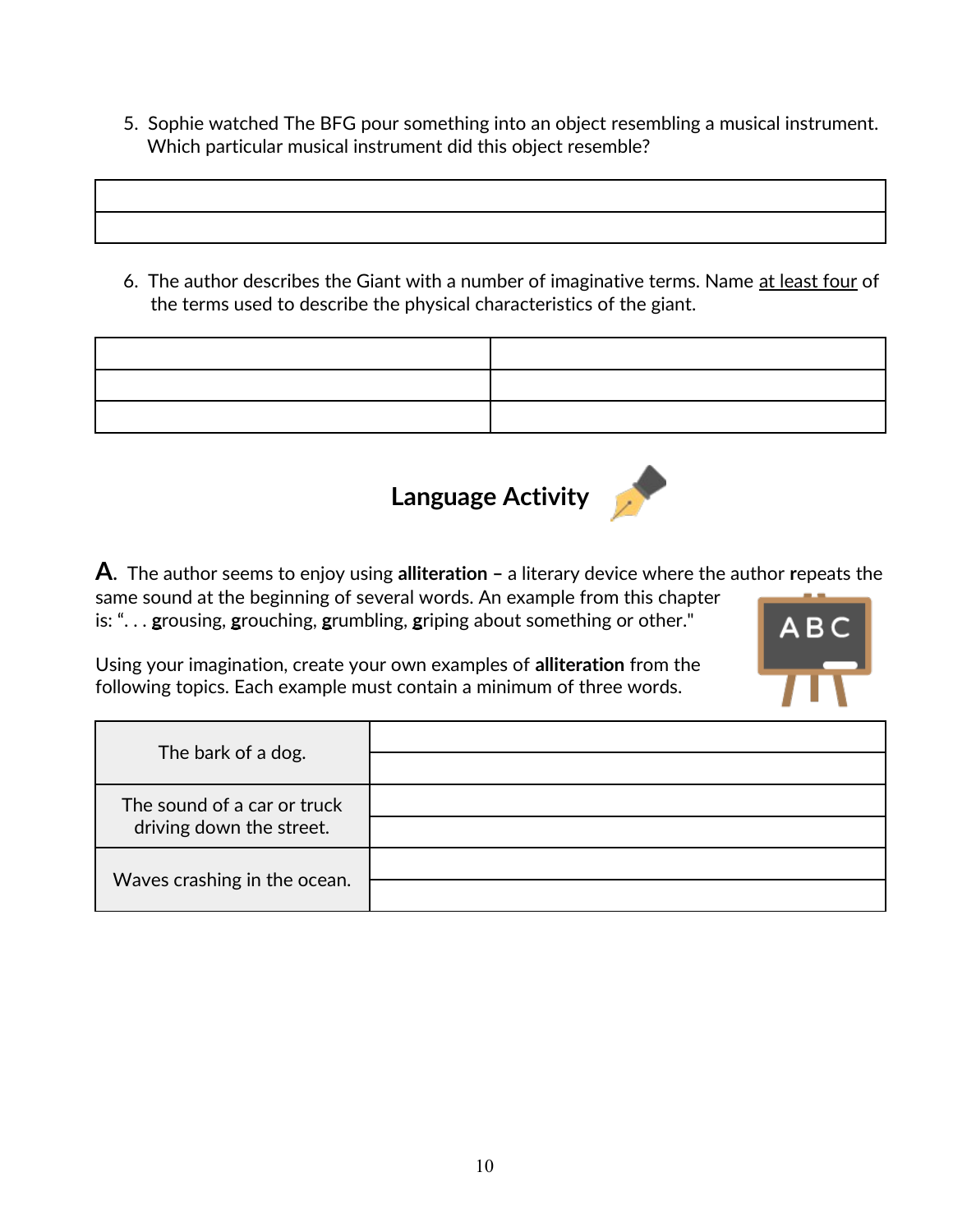**B.** A **simile** is a comparison using the words "like" or "as". An example from Chapter One is ". . . *The Giant was sprinting down the High Street. He was running so fast his black cloak was streaming out behind him like the wings of a bird*."



What two things are being compared in this example?

Invent your own **similes** comparing the following items with something from your own imagination:

a) a car speeding away from a traffic light

b) a man kicking a soccer ball

## **C. Simply Myth-defying!!**

There are many people who believe that giants are not just a myth, but a part of genuine history. Your task is to make it possible for your classroom colleagues to become more familiar with another famous 'mythical creature' that's been taught throughout history which may contain an element of truth. [With your teacher's approval you may choose an alternative mythical creature for this assignment, such as a dragon or unicorn.]

Create an information card featuring one of these creatures. Your card will resemble a sports card (i.e. baseball, hockey...) The front of the card will feature an appropriate picture and the back at least four fascinating facts you have researched from sources in your school library or on the Internet.